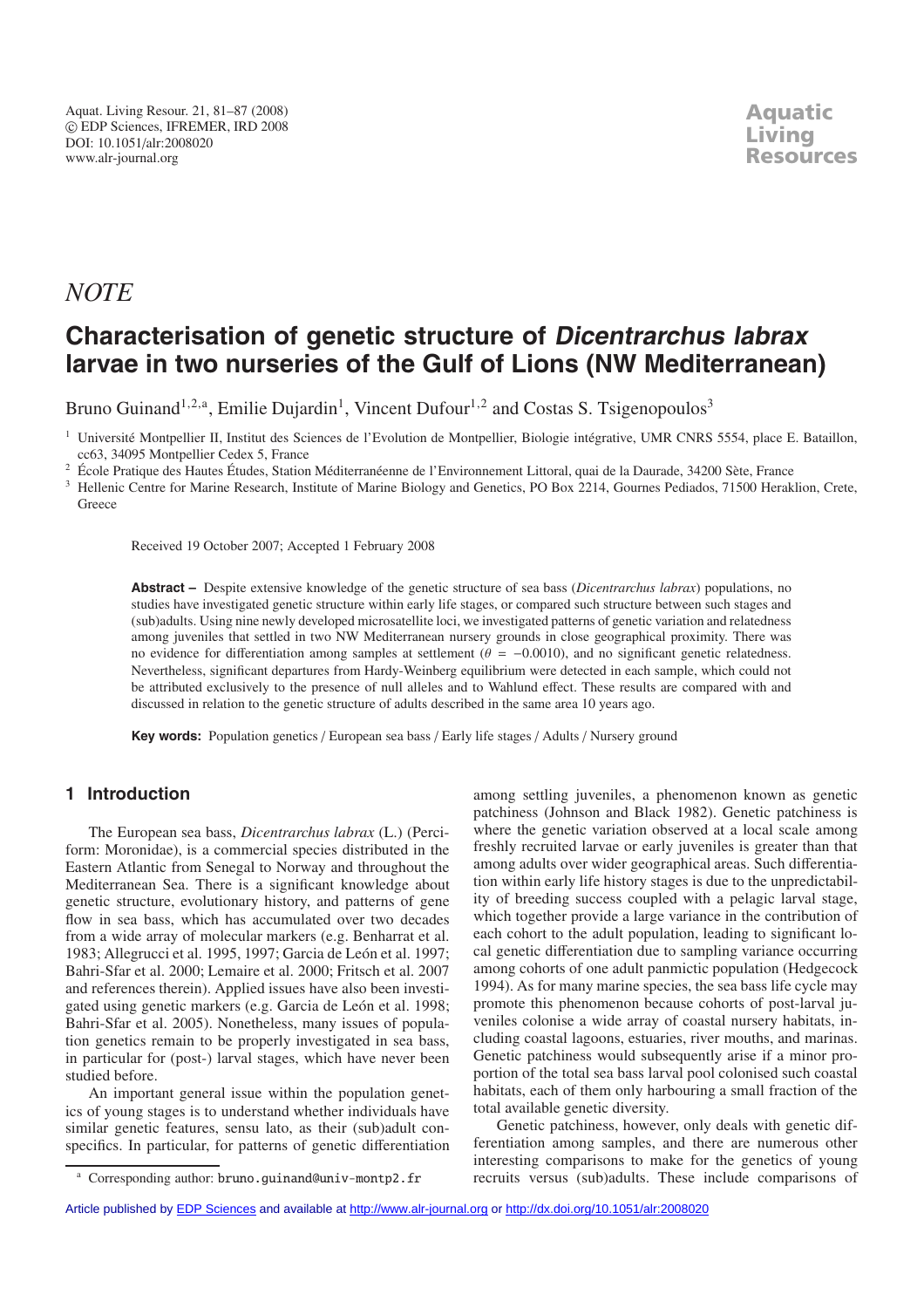within-group structure (i.e. departure or not of Hardy-Weinberg expectations), and investigation of relatedness and/or admixture of subsamples. Then, apart from the stability of observed allele frequencies across life stages that pertain to genetic patchiness, comparison for other genetic features within a single species are scarcely examined.

The NW Mediterranean population of sea bass in the Gulf of Lions provides an opportunity to investigate these issues.

Firstly, using microsatellite loci, Garcia de León et al. (1997) demonstrated that the adult marine individuals were panmictic in this area. However, there is also some evidence that individuals in coastal habitats might be the target of greater local selective pressures than their congeners in the open sea, with different allele frequency distributions among marine and coastal individuals (Lemaire et al. 2000). Nevertheless, to demonstrate such a selective process reliably, it is necessary to ensure that there are identical genotypic distributions in the individuals that enter the nurseries, and that any differentiation in (sub)adults is not simply a result of genetic patchiness in larval stages.

Secondly, the study by Garcia de León et al. (1997) provided a guideline for comparison of genetic structure in adults compared to young stages. For example, despite observed panmixia among Gulf of Lions samples, Garcia de León et al. (1997) established large departures from Hardy-Weinberg expectations. It is interesting to investigate whether this is also true for early life-stages.

In this paper, newly defined microsatellite loci were used to investigate the genetic structure of two larval cohorts as they entered two NW Mediterranean nurseries located in the Gulf of Lions. Although the number of samples was restricted, it was nonetheless possible to test genetic patchiness in sea bass at the local scale. Genetic patterns in these larval cohorts were then compared to the structure of the adult population discussed by Garcia de León et al. (1997).

#### **2 Materials and methods**

Two larval cohorts were sampled with hand nets by snorkelling at the "Port des Quilles" at Sète (post-larvae entering the marina of Sète; Hérault, France; 43˚23'33" N, 3˚39'51" E) and in Palavas (post-larvae entering the mouth of the Lez river; Hérault, France; 43˚31'31" N, 3˚56'03" E), two habitats that serve as nursery grounds for sea bass. The two sampling stations are located approximately 20 km apart in the Gulf of Lions; sampling was performed in June 2005 with a one-day interval between the two sites. Individuals from both sites may have belonged to the same event of larval pulse, as sea bass were not observed on previous days at these locations, and had just settled when the sampling was performed. No size difference was apparent among individuals of each sample. The most probable spawning ground in the surveyed area is located offshore of the Aresquier beach, almost at the mid-point of the two sampling sites. Nevertheless, observations of prevailing seasonal shelf currents in this area indicate that these are mainly westward (i.e. from Palavas to Sète) in June (e.g. Petrenko et al. 2005 and references therein). Under such conditions, genetic data provide a further test that larvae could belong to the same larval pulse.

Larvae were transported to the laboratory at the Station Méditerranéenne de l'Environnement Littoral (Sète) where they were maintained for up to eight months for in-vivo ecophysiological studies (not reported here). Samples from all individuals that died during this rearing period were analysed, to minimize any biases in genetic structure due to mortality in captivity. Nevertheless, cannibalism occurred at early stages  $(\approx 10\%)$ . At the end of this period, the remaining individuals were sacrificed. This resulted in  $n = 46$  and  $n = 49$  for the Sète and Palavas samples, respectively. Fins or white muscle tissues were collected and stored in 90% ethanol for genetic analyses. Microsatellite loci used in this study are new (Table 1). They have been isolated from AC- and AG-enriched libraries as described in Tsigenopoulos et al. (2003), with the single exception of locus *DLA0064*. This latter was identified in a cDNA sequence of a *c-ski* gene (a family of genes regulating myogenic development; Huang et al. 1999) and mapped in tilapia (Lee et al. 2005). Oligonucleotide primers were optimized for PCR amplification testing over a range of annealing temperatures and  $MgCl<sub>2</sub>$  concentrations. Furthermore, a multiplex PCR was optimised using the QIAGEN multiplex PCR kit in a 20  $\mu$  final volume with  $1 \times$  Qiagen multiplex PCR master mix,  $1 \times$  Q-solution, 30 ng of genomic DNA and 0.18  $\mu$ M of each primer. Amplifications were performed on a PTC-200 (MJ Research) as follows: an initial denaturation at 95 ◦C for 15 min for HotStarTaq DNA Polymerase activation, 35 cycles at 94 ◦C for 30 s, annealing at the specific locus temperature (Table 1) for 90 s, and 72  $°C$  for 60 s, followed by a final elongation at 72 ◦C for 10 min. Genotyping of individuals was performed by allele sizing on an ABI PRISM® 3700 DNA Analyzer (Applied Biosystems), using 5<sup>1</sup>-labelled reverse primers (Table 1) and the GeneScanTM-500 LIZ® Size Standard (Applied Biosystems) as internal size standard.

MicroChecker v2.2.1 (van Oosterhout et al. 2004) was used to identify scoring errors due to stuttering, PCR amplification bias against large alleles (allelic dropout) and genotyping errors due to null alleles. The number of alleles and the observed  $(H_{obs})$  and unbiased expected  $(H_{exp})$  gene diversities for each population and locus were computed by Genetix v4.05 (http://www.univ-montp2.fr/∼genetix/). Using this same software, we investigated deviations from Hardy-Weinberg expectations (HWE) within samples by Weir and Cockerham's *f* (1984). The null hypothesis of no significant departure from  $(f = 0)$  was tested by randomly permutating alleles from the original matrix of genotypes using the appropriate procedure. Levels of population differentiation were investigated using Weir and Cockerham's (1984)  $\theta$  which estimates Wright's (1951)  $F_{st}$ . Using Genetix v4.05, we also investigated patterns of linkage disequilibrium in each sample as proposed by Weir (1979). For calculations of genetic relatedness (kinship), the coefficient of relatedness  $r_{xy}$  (Queller and Goodnight 1989) was estimated using the Identix computer package (Belkhir et al. 2002), which can detect relatedness in populations using multi-locus genotypic data (Castric et al. 2002). To detect relatedness (kin aggregation of sea bass) within each sample, the original statistics were extended as described by Behrmann-Godel et al. (2006). To test whether larvae within one sample were genetically more related than expected by random distribution (Behrmann-Godel et al. 2006),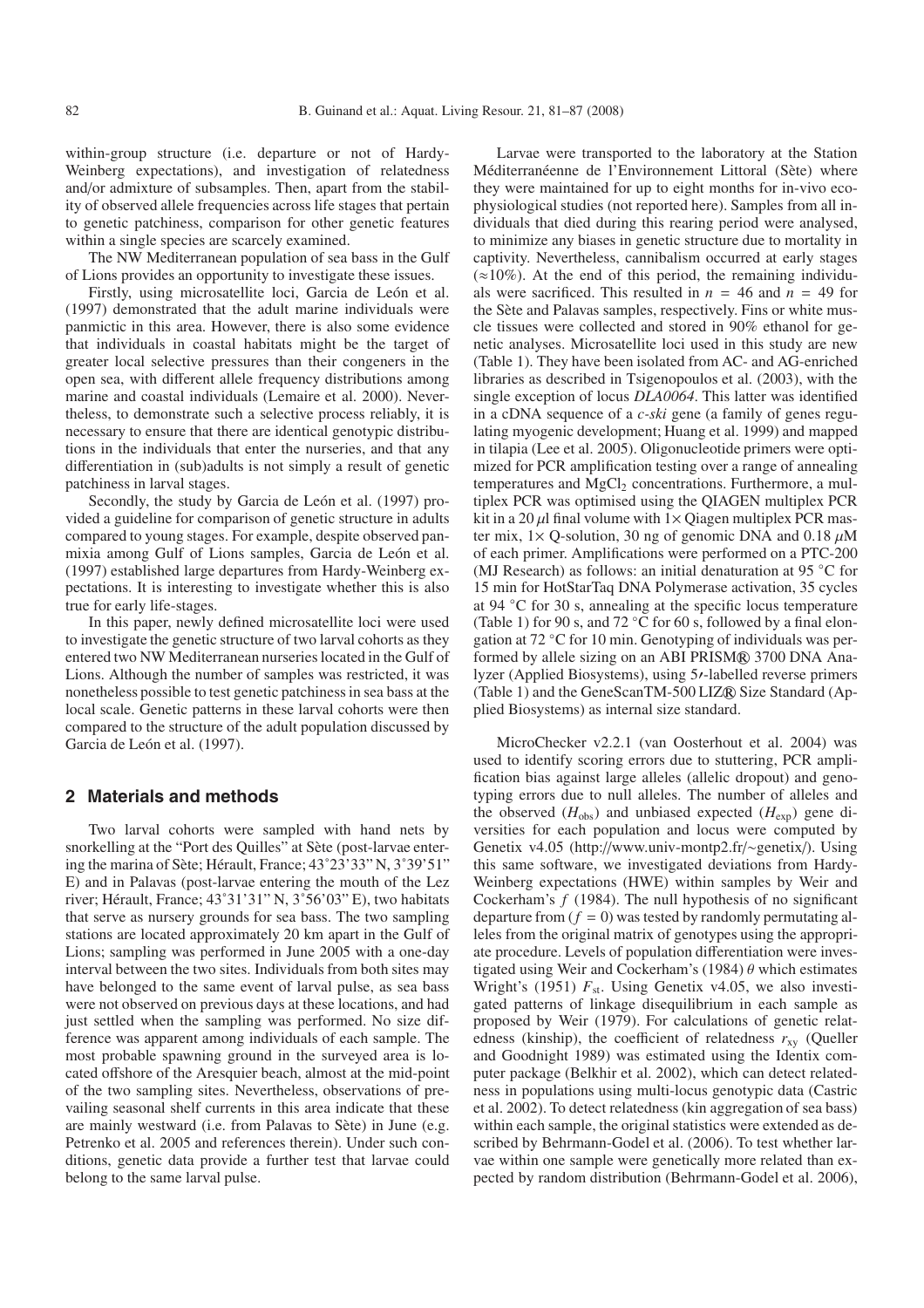**Table 1.** Locus and primers used in this study (F: forward; R: reverse; bp: base pair). The annealing temperature  $(T_a)$  is in °C and the MgCl<sub>2</sub> concentration in mM. 5'-labelled fluorochromes are indicated. GenBank accession numbers are given in brackets. All microsatellite loci have been specifically developed for *D. labrax* except locus *DLA0064* that was linked to a gene (*c-ski*) mapped in *Oreochromis sp.* (Lee et al. 2005).

| Locus                  |                                  |   |                              |              | Allele size  |                  |                   |
|------------------------|----------------------------------|---|------------------------------|--------------|--------------|------------------|-------------------|
| <b>Jaccession No.1</b> | Repeat                           |   | Primers $5'$ –3'             | 5'-label     | range $(bp)$ | $T_{\rm a}$ (°C) | MgCl <sub>2</sub> |
| <b>DLA0060</b>         | $(CA)_{12}$ $(TA)_{3}AA(CA)_{2}$ | F | <b>GAGAGTTCATCCTGTTCGCTC</b> | <b>FAM</b>   | $120 - 128$  | 55               | 3                 |
| [DO363883]             |                                  | R | TGTAGTAATAATGCGCTCTGCAA      |              |              |                  |                   |
| DLA0061                | $(TG)_{14}$                      | F | AAAGGCCAGTGAAACTCATGT        | <b>FAM</b>   | 150-172      | 55               | 1.5               |
| [DO363884]             |                                  | R | <b>CTCCCTGTCCATCTGTCCTC</b>  |              |              |                  |                   |
| DLA0064                | $(GA)_{23}$                      | F | <b>GTCAGTCACATTCCTGGCTG</b>  | <b>FAM</b>   | $202 - 246$  | 56               | 1.5               |
| [AJ012011]             |                                  | R | TTCTATGCTCCTGCGGTTTT         |              |              |                  |                   |
| DLA0066                | $(AG)_{22}$                      | F | <b>GTTGACCGGAGTCCTAGC</b>    | <b>ROX</b>   | $124 - 168$  | 55               | 1.5               |
| [DO363887]             |                                  | R | GGCCATATGTGTCTTGCTT          |              |              |                  |                   |
| DLA0068                | $(CA)7CGCACG(CA)3$               | F | <b>CAACACCTGTTCCTCTGAACC</b> | <b>TAMRA</b> | $245 - 265$  | 55               | 3                 |
| [DO363889]             |                                  | R | <b>GCATTAGCATTGATTGTCCTG</b> |              |              |                  |                   |
| DLA0073                | $(CT)_{36}$                      | F | CATGACTTCATGTGCTAATGTCC      | <b>TAMRA</b> | $141 - 181$  | 58               | 1.5               |
| [DO363894]             |                                  | R | AGTTCAGAGCGGCAACTGT          |              |              |                  |                   |
| <i>DLA0078</i>         | $(AG)_{29}$                      | F | AAGACTGGACCTCTGGAGACC        | <b>HEX</b>   | $217 - 253$  | 52               | 3                 |
| [DO363899]             |                                  | R | CACAAGGAACCGAGACAAGA         |              |              |                  |                   |
| <b>DLA0086</b>         | $(AC)_{26}$                      | F | <b>GCTAGAGGATTCATGTCGCTT</b> | <b>FAM</b>   | 179-205      | 55               | 1.5               |
| [DO363807]             |                                  | R | <b>ACCTGGTGATTGGCAATTCT</b>  |              |              |                  |                   |
| DLA0089                | $(GT)_{15}$                      | F | <b>ACGAGTAATGAGGACCCA</b>    | <b>TAMRA</b> | $122 - 136$  | 55               | 1.5               |
| [DO363810]             |                                  | R | <b>GTCAAAACAGCCCACCTA</b>    |              |              |                  |                   |

the mean identity index of all sea bass pairs within one sample was compared with the null distribution of no relatedness. As null distribution, we calculated the distribution of identity indices of randomly generated samples of the same sample size (45 individuals to consider a number close to observed sample sizes). Subsamples were generated by random permutation of genotypes in 1000 randomized subsamples, using each individual larval sample successively, and then the total sample as genotype pools (i.e. successively searching for significant relatedness of individuals of one sample by comparing with relatedness estimates established for random distributions of individuals belonging to this sample, to the other sample, then to the pooled samples). This procedure does not search for rigorous comparison of observed relatedness within a given sample with any theoretical value (e.g.  $r_{xy} = 0$ ); it compares each observed mean relatedness estimate within sample with a random distribution of  $r_{xy}$ . We also computed the variance in relatedness in each sample, and then similarly compared this variance to random distributions.

#### **3 Results**

No linkage disequilibrium was detected among loci in each individual sample or in the total sample. Descriptive genetic statistics of each sample are summarised in Table 2. One hundred and seven alleles were recorded among the 95 individuals sampled in the two samples, with a number of alleles varying from four (*DLA0068*) to eighteen (*DLA0073*) (mean allelic richness: 11.89 alleles per locus). Average allelic richness of each larval sample was slightly lower than the one recorded in the full sample, indicating that some alleles were missing in one sample or the other (10.22 and 10.44 alleles per locus in the Palavas and Sète samples, respectively). Observed gene diversities for the whole sample varied from 0.413 (*DLA0089*)

to 0.833 ( $DLA0073$ ) with mean  $H_{obs} = 0.573$ . Similar values were observed for individual samples. HWE was not observed within each sample and  $f$  values were highly significant  $(f =$ 0.215 and 0.207 in Palavas and Sète samples, respectively; Table 2). This was largely due to large departures from HWE at loci *DLA0064* and *DLA0078* (Table 2), which were the only loci for which MicroChecker identified null alleles as the most probable source of deviation causing such a pattern. The occurrence of null alleles was possibly due to cross-species amplification for locus *DLA0064*, as this locus was originally not developed for sea bass (see Sect. 2). According to MicroChecker, the other loci were not affected by null alleles, stuttering or large allele dropout (details not shown), despite some significant departures from HWE at locus *DLA0066*. When deleting loci *DLA0064* and *DLA0078*, estimates of  $f$  are  $f = 0.137$ ,  $f = 0.111, f = 0.158$  (each  $p < 0.001$ ) for the total, Palavas, and Sète samples, respectively. Although not identified by MicroChecker v2.2.1, we found that deleting locus *DLA0066* led to  $f = 0.115$  ( $p < 0.01$ ),  $f = 0.085$  ( $p < 0.05$ ), and  $f = 0.138$  $(p < 0.01)$  for the total, Palavas, and Sète samples, respectively. As demonstrated by jacknife estimates that successively computed *f* by deleting one individual locus, the remaining loci had only a minor influence on *f* values (details not shown). The results therefore indicated that significant observed departures of HWE were not only due to potential null alleles or other processes occurring at specific loci identified using MicroChecker but, rather, were constitutive of each individual sample. No significant differentiation was detected when considering nine ( $\theta = -0.0010$ ) or seven loci ( $\theta = 0.0005$ ). No individual locus demonstrated significant genetic differentiation among larval samples (Table 2). Locus *DLA0064* did not differ from other loci for level of population differentiation.

Departure from HWE within each sample could suggest that cohorts were composed of related individuals or that each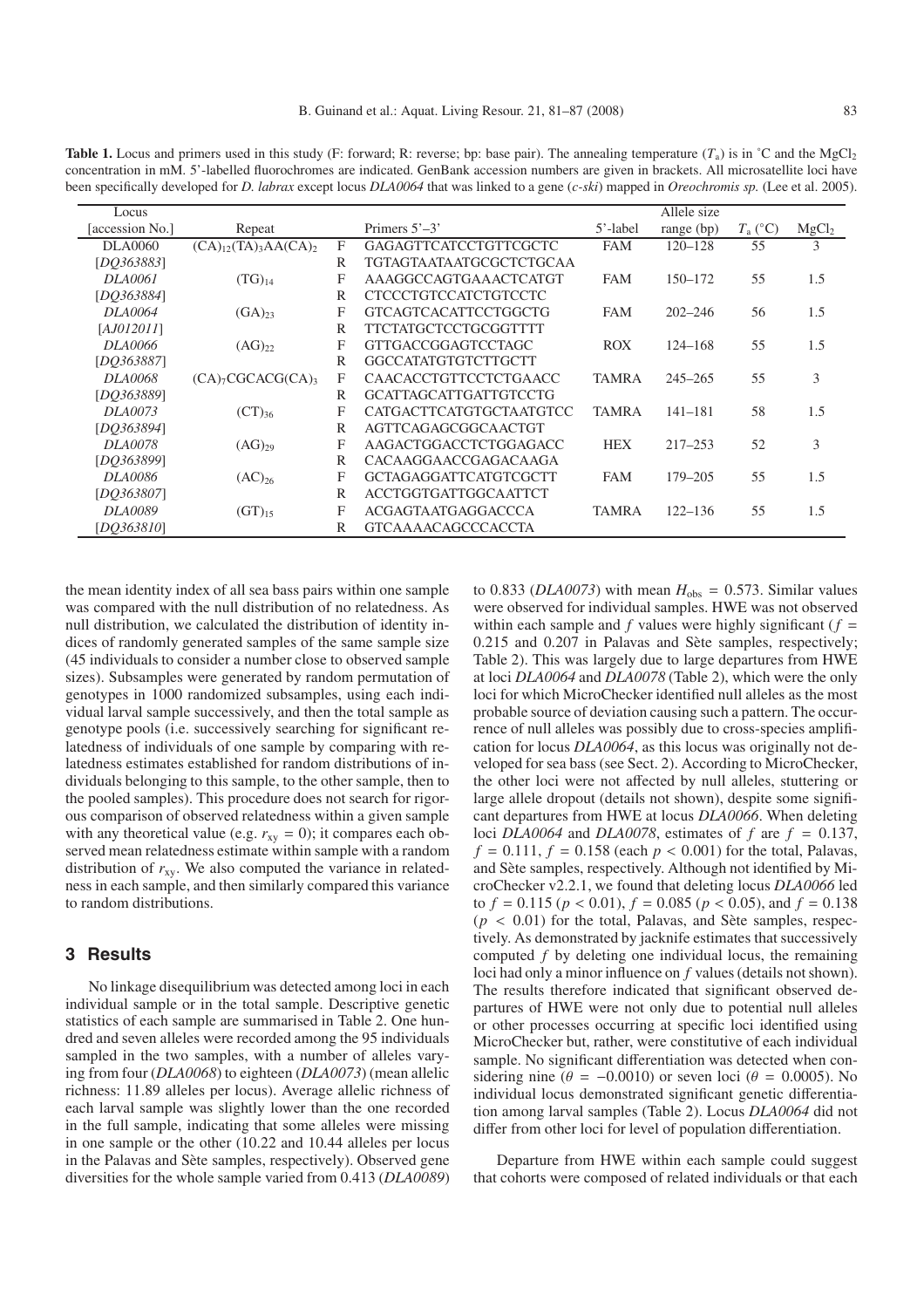| Locus          | Observed number of alleles |                |                | Gene diversity |               |               |               |               |               |            |            |            | $\theta$  |
|----------------|----------------------------|----------------|----------------|----------------|---------------|---------------|---------------|---------------|---------------|------------|------------|------------|-----------|
|                | Total                      | Palavas        | Sète           | Total          |               | Palavas       |               | Sète          |               | Total      | Palavas    | Sète       |           |
|                |                            |                |                | $H_{\rm exp}$  | $H_{\rm obs}$ | $H_{\rm exp}$ | $H_{\rm obs}$ | $H_{\rm exp}$ | $H_{\rm obs}$ |            |            |            |           |
| <b>DLA0060</b> | 5                          | 4              | $\overline{4}$ | 0.528          | 0.451         | 0.529         | 0.450         | 0.532         | 0.452         | 0.147      | 0.152      | 0.151      | $-0.0106$ |
| <b>DLA0061</b> | 9                          | 8              | 8              | 0.573          | 0.507         | 0.469         | 0.412         | 0.653         | 0.589         | 0.117      | 0.124      | 0.098      | 0.0186    |
| <b>DLA0064</b> | 16                         | 15             | 14             | 0.901          | 0.555         | 0.894         | 0.471         | 0.904         | 0.618         | $0.398***$ | $0.477***$ | $0.320***$ | 0.0025    |
| <b>DLA0066</b> | 17                         | 12             | 17             | 0.898          | 0.696         | 0.892         | 0.726         | 0.908         | 0.686         | $0.227**$  | $0.211**$  | $0.248**$  | $-0.0082$ |
| <b>DLA0068</b> | $\overline{4}$             | $\overline{4}$ | 3              | 0.509          | 0.425         | 0.484         | 0.429         | 0.518         | 0.422         | 0.167      | 0.116      | 0.188      | 0.0265    |
| <b>DLA0073</b> | 18                         | 15             | 17             | 0.911          | 0.833         | 0.899         | 0.884         | 0.921         | 0.880         | 0.082      | 0.016      | $0.133*$   | $-0.0031$ |
| <b>DLA0078</b> | 16                         | 15             | 13             | 0.865          | 0.492         | 0.881         | 0.554         | 0.847         | 0.536         | $0.433***$ | $0.488***$ | $0.372***$ | $-0.0078$ |
| <b>DLA0086</b> | 13                         | 12             | 11             | 0.861          | 0.791         | 0.859         | 0.781         | 0.868         | 0.800         | 0.082      | 0.092      | 0.080      | $-0.0080$ |
| <b>DLA0089</b> | 9                          | $\overline{ }$ | $\overline{7}$ | 0.487          | 0.413         | 0.428         | 0.405         | 0.543         | 0.451         | $0.152*$   | 0.054      | $0.227**$  | 0.0012    |
| Mean           | 11.89                      | 10.22          | 10.44          | 0.726          | 0.573         | 0.704         | 0.555         | 0.744         | 0.592         | $0.212***$ | $0.215***$ | $0.207***$ | $-0.0010$ |
|                |                            |                |                | $(\pm 0.193)$  | $(\pm 0.160)$ | $(\pm 0.216)$ | $(\pm 0.187)$ | $(\pm 0.178)$ | $(\pm 0.149)$ |            |            |            |           |

Table 2. Descriptive statistics of the sea bass population structure at nine microsatellite loci for the total data set and each larval sample taken separately. Expected (*H*<sub>exp</sub>) and observed  $(H_{obs})$  gene diversity (= heterozygosity) are reported, together with standard deviations ( $\pm$  SD) for each mean estimate. Locus specific and multilocus *f* values are reported together with their level of significance indicating departure from Hardy-Weinberg expectations. θ values represent the estimates of genetic differentiation among larval samples; no significant genetic differentiation was found among samples. *f* and  $\theta$  are Weir and Cockerham's (1984) estimators of Wright's (1951)  $F_{is}$  and  $F_{st}$ , respectively.

\*:  $p < 0.05$ ; \*\*:  $p < 0.01$ ; \*\*\*:  $p < 0.001$ .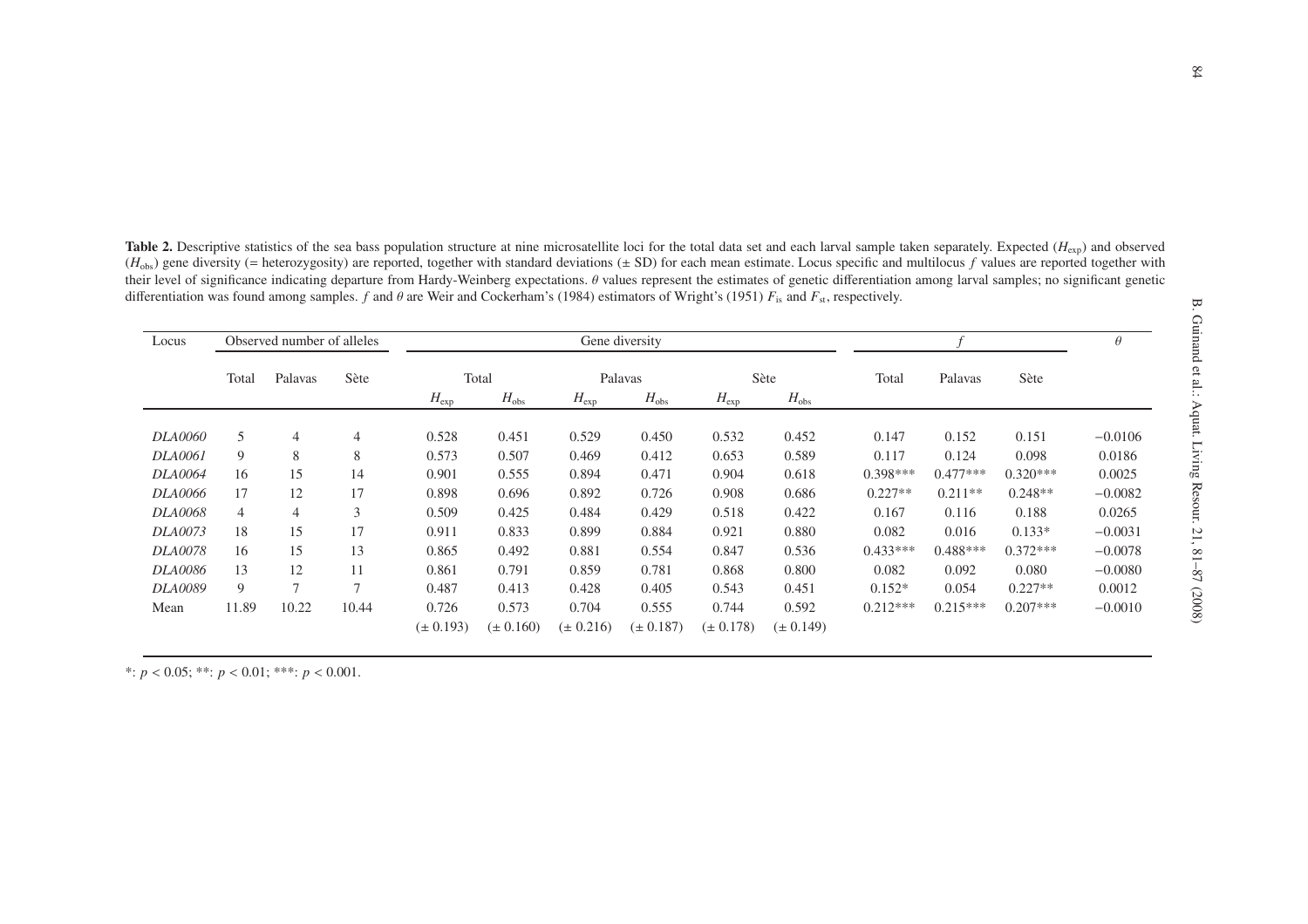sample represented a mix of more than one differentiated group of unrelated individuals (i.e. Wahlund effect). The coefficient of relatedness  $r_{xy}$  in each sample did not reveal any significant difference for both the nine and seven locus data sets, and the mean estimated values did not differ significantly from those observed for the generated null distributions (for the nine locus data set:  $r_{xy}$  Palavas = 0.0015,  $p = 0.60$ ;  $r_{xy \text{ site}} = 0.0056$ ,  $p = 0.59$ ;  $r_{xy \text{ Pooled}} = 0.0024$ ,  $p = 0.48$ ). Results pertaining to variance in relatedness among samples were not significant either from those observed for the generated null distributions  $(p = 0.29, p = 0.41, p = 0.39$  in Sète, Palavas and in the pooled sample, respectively, for the nine locus data set).

#### **4 Discussion**

Despite relatively extensive knowledge on the genetics of sea bass, the genetic structure of populations at young stages has not been described in *D. labrax*, as all previous studies focused upon older juveniles or adults. Even though a rearing period and some mortalities occurred before genetic analyses were performed upon the sample populations, the current study is the first description of the genetic structure of individuals at the settlement stage in NW Mediterranean Sea. Garcia de León et al. (1997) reported that the adult population in the Gulf of Lions was effectively panmictic. Our results indicate that young individuals deriving from this panmictic population are not differentiated when they enter local nurseries ( $\theta = -0.0010$ ; Table 2). That is, no spatial genetic patchiness (SGP) was observed among sea bass individuals at early life history stages, even though such SGP has been described in many other marine fish species (e.g. Selkoe et al. 2006; Burford and Larson 2007). However, those studies reported SGP at larger scales than investigated here. SGP at this local scale has only been reported in invertebrates (e.g. Moberg and Burton 2000). There is no such local differentiation in adult sea bass in the Gulf of Lions, an absence of SGP at the scale of this study is not particularly surprising. The absence of SGP also indicates that the larval fish may derive from the same spawning grounds. A spawning ground could be located between the two sample sites but, if this ground provided the larvae, then the local westward current, which prevails during the settlement period, cannot play any role in colonisation of the eastward Palavas site. It is, of course, possible that the larval pulse derived from another spawning ground. Further studies could extend these preliminary results to a larger spatial scale.

The sea bass population has a large census size and is homogeneous in the region (Garcia de León et al. 1997). Larval pulses may carry offspring from large spawning groups. In that situation, different larval pulses would display homogeneous allele frequencies and it would be unlikely that related individuals would be sampled as observed in our study. However, large departures of HWE of each sample have already been reported by Garcia de León et al. (1997) for adult populations of sea bass in the Gulf of Lions, and those results are consistent with the current study upon post-larval stages (Table 2). Despite the use of different microsatellite loci in each study, such large departures are poorly consistent with large spawning groups/larval pulses. In such situations, genetic data rather revealed no or few significant departures from HWE proportions (e.g. Saillant et al. 2006; see below for further justification). Furthermore, the patterns described in adults *ca.* 10 years ago are also observed in young stages at recruitment.

A detailed comparison of our results with those presented in Garcia de León et al. (1997) is then warranted. As in their study, our results were initially confounded by null alleles apparently occurring at two (or three) loci. We used MicroChecker (van Oosterhout et al. 2004) to account more thoroughly for these loci. Nonetheless, the loci identified as influenced by null alleles cannot by themselves explain the deficits in heterozygotes in the total sample, or in each individual sample, because the *f*-values remained significant when these loci were deleted. If the rejection by the software of the loci with null alleles was valid, the deficit of heterozygotes might be a consequence of a number of factors: the Wahlund effect (as previously suggested by Garcia de León et al. 1997), biased patterns of inheritance; inbreeding sensu lato (see below), assortative mating, and/or selection against heterozygotes. Garcia de León et al. (1997) found that the Wahlund effect alone was not sufficient to explain departures from HWE in their study. These authors argued that the Wahlund effect is caused by breeding subunits that are individually at HWE but are differentiated amongst themselves. In such a case, the estimated *f* values reported in Table 2 could provide a measure of genetic differentiation among subunits. Considering that the measure of genetic differentiation  $(\theta)$  among the Sète and Palavas samples is smaller than the estimated *f* values (Table 2), it is unlikely that each sample could be composed of subunits which created a far greater differentiation than that observed amongst samples, an argument that has already been made by Garcia de León et al. (1997) and explaining why studies reporting no significant genetic differentiation should report no HWE departures (e.g. Saillant et al. 2003, 2006). Even though different sea bass microsatellite loci were used, biased transmission was rejected as a possible explanation because patterns of Mendelian inheritance were respected (Garcia de León et al. 1995). Given the similarities between that study and the present results, it can probably be assumed that such patterns are also respected for the loci we used, and it is certainly very unlikely that biased transmission affect several independent loci at the same time. As also discussed in Garcia de León et al. (1997), assortative mating cannot be totally rejected, but this remains hypothetical because it is difficult to conceive of it affecting different unlinked loci in a similar manner (that is, all *f*-values were positive). Theoretically, selection could act on loci linked to microsatellite markers (genetic hitch-hiking). This would introduce heterogeneity among estimated *f*-values. Nevertheless, as in the Garcia de León et al. (1997) study, this hypothesis is poorly supported by the present dataset because two outlier loci (*DLA0064* and *DLA0078*) were excluded by MicroChecker, and the deletion of one further locus (*DLA0066*) did not influence the significance of the results obtained with the remaining six loci ( $f = 0.115$ ,  $f = 0.085$ , and  $f = 0.138$ , all  $p < 0.05$ , for the total, Palavas, and Sète samples, respectively). It is also difficult to conceive that two independent studies using different sets of anonymous microsatellite loci (except locus *DLA0064*) would, in both cases, provide distribution skewed towards positive *f*-values.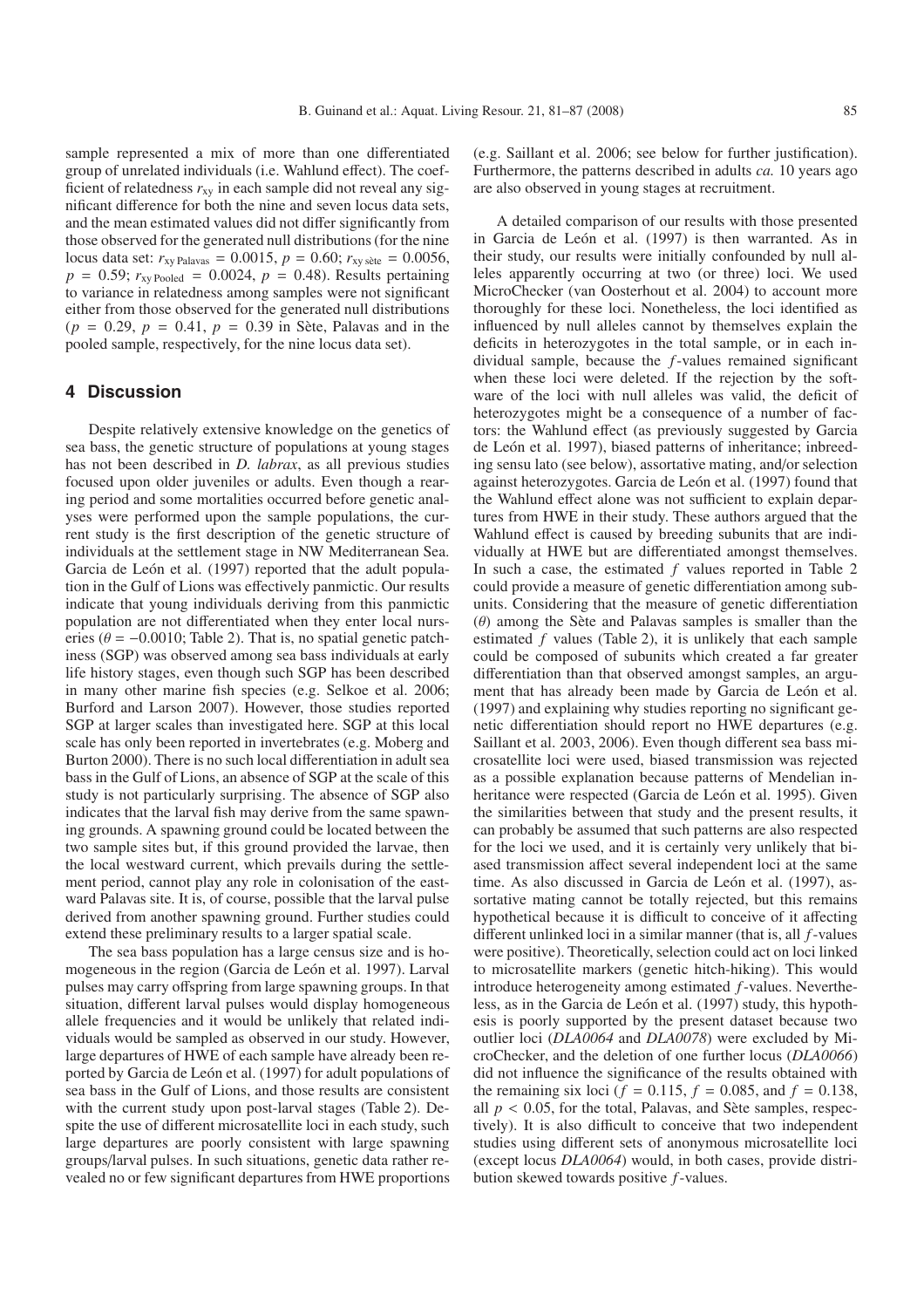The issue of relatedness (kinship) or inbreeding sensu lato, as defined in Garcia de León et al. (1997) deserves more attention. A common interpretation of relatedness results in sea bass is that each larval sample was apparently not composed of more related individuals than those generated in random distributions as mean coefficients of and variance in relatedness did not differ. Results might possibly be improved by using more loci (Blouin 2003), as shown in successive results obtained in red snapper (*Lutjanus campechanus*; Saillant et al. 2003, 2006). Studies using less or similar number of loci have nonetheless reported significant relatedness in other fish species (Behrmann-Godel et al. 2006; Selkoe et al. 2006). In this study, however, null distributions and observed relatedness derived from one genetically unique sample ( $\theta = -0.0010$ ). Selkoe et al. (2006) reported a significant relationship among pairwise  $\theta$  values among samples and the ability to detect significant relatedness. Another common problem with relatedness is to dissociate inbreeding sensu stricto (i.e. gene correlation within individuals) and coancestry (i.e. gene correlation between individuals of the same breeding group) (Cockerham 1969, 1973). Those parameters together define relatedness and population structure (e.g. Chesser 1991). We more implicitly look at coancestry in this paper when referring to relatedness by considering that samples might be derived from different families (Chesser 1991). Using simulations, Guinand et al. (2006) reported that detecting changes in distributions of samples composed of individuals with any inbreeding level sensu stricto, and whatever the coancestry level considered within each sample, was difficult for loci with an average of 10 alleles and low  $\theta$ -value (0.01), if contrast of those quantities among samples is low. When increasing inbreeding/coancestry, data sets generated in simulations by Guinand et al. (2006) demonstrated distributions of *f*-values skewed to positive values (B. Guinand, unpubl. results). Even if present, results by Selkoe et al. (2006) and results from simulations indicated that detecting significant differences in mean relatedness and successfully comparing variance in relatedness within- or among samples is extremely difficult.

In turn, if we assume that the positive *f*-values found in the present study and in Garcia de León et al. (1997) are due to undetectable non-zero levels of coancestry/inbreeding sensu stricto in the sea bass population, this would imply that this population may have low local effective population size despite large census size. Garcia de León et al. (1997) provided a broad estimate of effective population size for sea bass that was potentially as low as  $N_e = 10000-60000$  in the area encompassing the Gulf of Lions and the Gulf of Valence (Spain). It would, therefore, be important to investigate those processes that might reduce effective population size in sea bass (e.g. a bottleneck, see Turner et al. 2002 for other factors), and how they can impact upon relatedness (see Bierne et al. 2000). In marine organisms, a bottleneck should not be conceived as a global population crash but, rather, as a component of the lifecycle which occurs during recruitment. This hypothesis agrees well with the general population dynamics of marine organisms, whose numbers can vary greatly as a function of many factors (e.g. Cushing 1990; Leggett and Deblois 1994). Furthermore, in red drum (*Sciaenops ocellatus*) – one estuarinedependent fish species sharing common life-history features

with sea bass – Turner et al. (2002) demonstrated that variance in productivity of spawning and/or nurseries habitats necessary for successful recruitment was probably very large and played a significant role for determining genetic diversity. Such elements should provide the impetus for a more complete genetic study in sea bass to further understand key demographic factors that shape observed genetic structure in larvae and adults.

*Acknowledgements.* We thank F. Bonhomme, G. Claireaux, A.-C. Huby, D. McKenzie and F. Lecomte for assistance, F. Cerqueira for a blind analysis of observed genotypes to ensure the quality of results and, in particular, K. Belkhir for providing a version of Identix to calculate relatedness in subsamples. Primer development was supported by the EU research project BASSMAP (Q5RS-2001-01701). We further thank two anonymous referees whose comments improved the manuscript. This is publication ISEM 2008-010 from the Institut des Sciences de l'Evolution de Montpellier (CNRS UMR 5554).

#### **References**

- Allegrucci G., Fortunato C., Sbordoni V., 1997, Genetic structure and allozyme variation of sea bass (*Dicentrarchus labrax* and *D. punctatus*) in the Mediterranean Sea. Mar. Biol. 128, 347–358.
- Allegrucci G., Caccone A., Cataudella S., Powell J.R., Sbordoni V., 1995, Acclimation of the European sea bass to freshwater monitoring genetic changes by RAPD polymerase chain reaction to detect DNA polymorphisms. Mar. Biol. 121, 591–599.
- Bahri-Sfar L., Lemaire C., Ben Hassine O.K., Bonhomme F., 2000, Fragmentation of sea bass populations in the western and eastern Mediterranean as revealed by microsatellite polymorphism. Proc. R. Soc. Lond. B 267, 929–935.
- Bahri-Sfar L., Lemaire C., Chatain B., Divanach P., Ben Hassine O.K., Bonhomme F., 2005, Impact de l'élevage sur la structure génétique des populations méditerranéennes de *Dicentrarchus labrax*. Aquat. Living Resour. 18, 71–76.
- Behrmann-Godel J., Gerlach G., Eckmann R., 2006, Kin and population recognition in sympatric Lake Constance perch (*Perca fluviatilis* L.): can assortative shoaling drive population divergence? Behav. Ecol. Sociobiol. 59, 451–468.
- Belkhir K., Castric V., Bonhomme F., 2002, IDENTIX, a software to test for relatedness in a population using permutation methods. Mol. Ecol. Notes 2, 611–614.
- Benharrat K., Pasteur N., Siau Y., Bouan A., 1983, Polymorphisme biochimique de loups *(Dicentrarchus labrax)* originaires de quatre populations naturelles et d'un élevage. Rech. Biol. Aquacult. 1, 1–17.
- Bierne N., Tsitrone A., David P., 2000, An inbreeding model of associative overdominance during a population bottleneck. Genetics 155, 1981–1990.
- Blouin M.S., 2003, DNA-based methods for pedigree reconstruction and kinship analysis in natural populations. Trends Ecol. Evol. 18, 503–511.
- Burford M.O., Larson R.J., 2007, Genetic heterogeneity in a single year-class from a panmictic population of adult blue rockfish (*Sebastes mystinus*). Mar. Biol. 151, 451–465.
- Castric V., Bernatchez L., Belkhir K., Bonhomme F., 2002, Heterozygote deficiencies in small lacustrine populations of brook charr *Salvelinus fontinalis* Mitchill (Pisces, Salmonidae): a test of alternative hypotheses. Heredity 89, 27–35.
- Chesser R.K., 1991, Influence of gene flow and breeding tactics on gene diversity within populations. Genetics 129, 573–583.